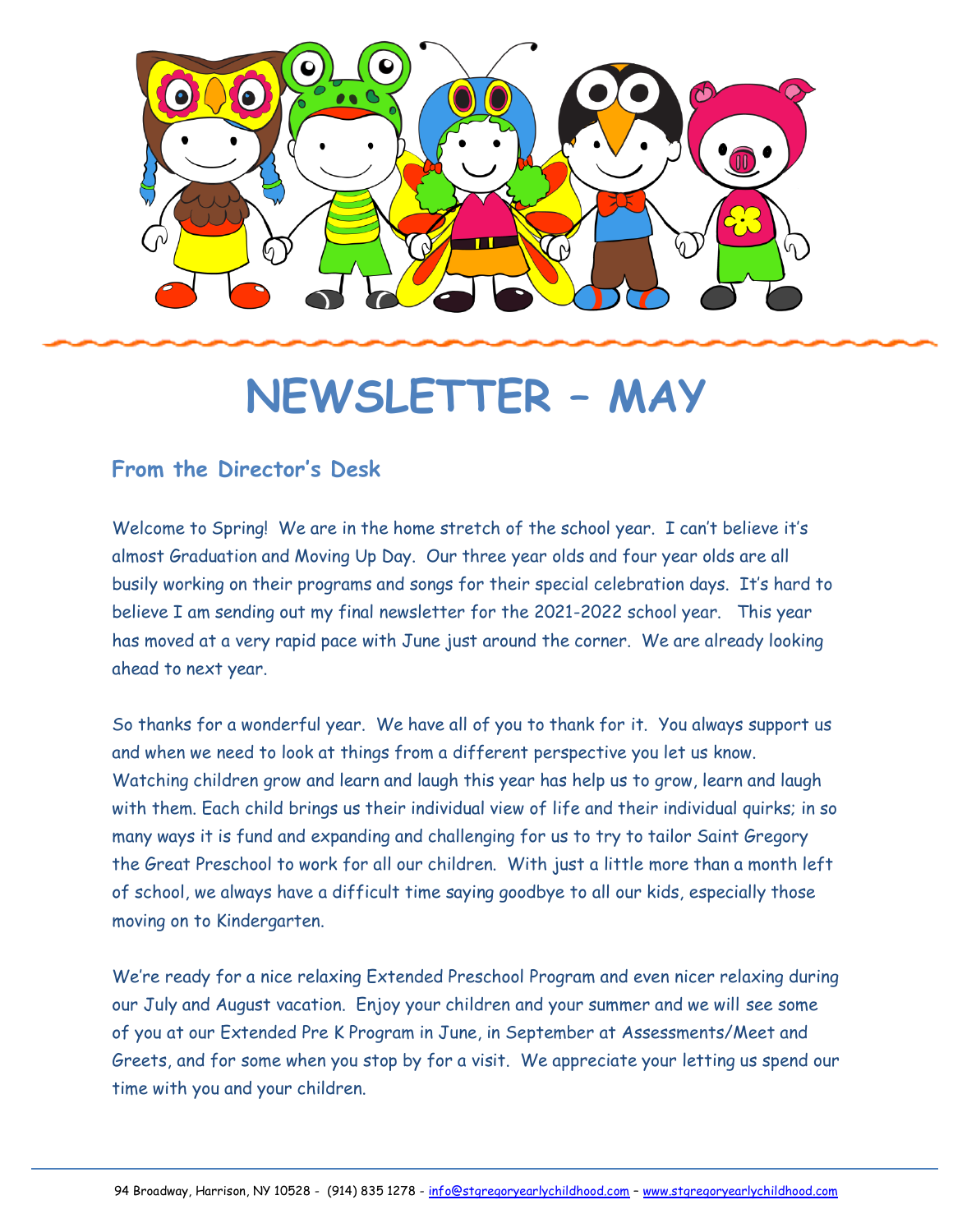# **Dates to Remember**

| May $3^{rd}$ :         | <b>Teacher Appreciation Day</b>                                           |
|------------------------|---------------------------------------------------------------------------|
| May $3^{\text{rd}}$ :  | Staff Meeting 8 a.m.                                                      |
| May $4^{th}$ :         | Parent Zoom Meeting 7 p.m.                                                |
| May $5^{th}$ :         | <b>May Crowning</b>                                                       |
| May $5^{th}$ :         | Cinco de Mayo                                                             |
| May 6th:               | Dismissal 11:30 for all classes /                                         |
|                        | Teacher Recognition Luncheon at Sedona's Taphouse                         |
| May $8^{th}$ :         | Mother's Day                                                              |
|                        | May 9 <sup>th</sup> -13 <sup>th</sup> : Scholastic Book Fair 9 to 11 a.m. |
|                        | <b>Mystery Reader's Week</b>                                              |
| May $10^{th}$ :        | Pajamarama Day                                                            |
| May $11^{th}$ :        | Muffins With Mom Threes/Fours 8:45                                        |
| May $12^{th}$ :        | Muffins With Mom Threes/Fours 8:45                                        |
| May 18 <sup>th</sup> : | Ice Cream Sundae Day                                                      |
| May 18 <sup>th</sup> : | Half Day of School for All Classes - Dismissal at 11:30 p.m.              |
|                        | Quality Stars Teacher's Conference 12:30 to 2:00                          |
| May $19^{th}$ :        | Creativity Fair 6:30 p.m.                                                 |
| May $25^{th}$ :        | <b>Field Day Threes</b>                                                   |
| May 26 <sup>th</sup> : | Field Day Fours                                                           |
| May 27 <sup>th</sup> : | <b>Unused Snow Day</b>                                                    |
| May $30^{th}$ :        | <b>School Closed</b>                                                      |
| May $31^{st}$ :        | <b>School Resumes</b>                                                     |
|                        | Moving Up and Graduation Practices for 3's and 4's.                       |
|                        | Dismissal 11:30                                                           |

No PM CLASSES

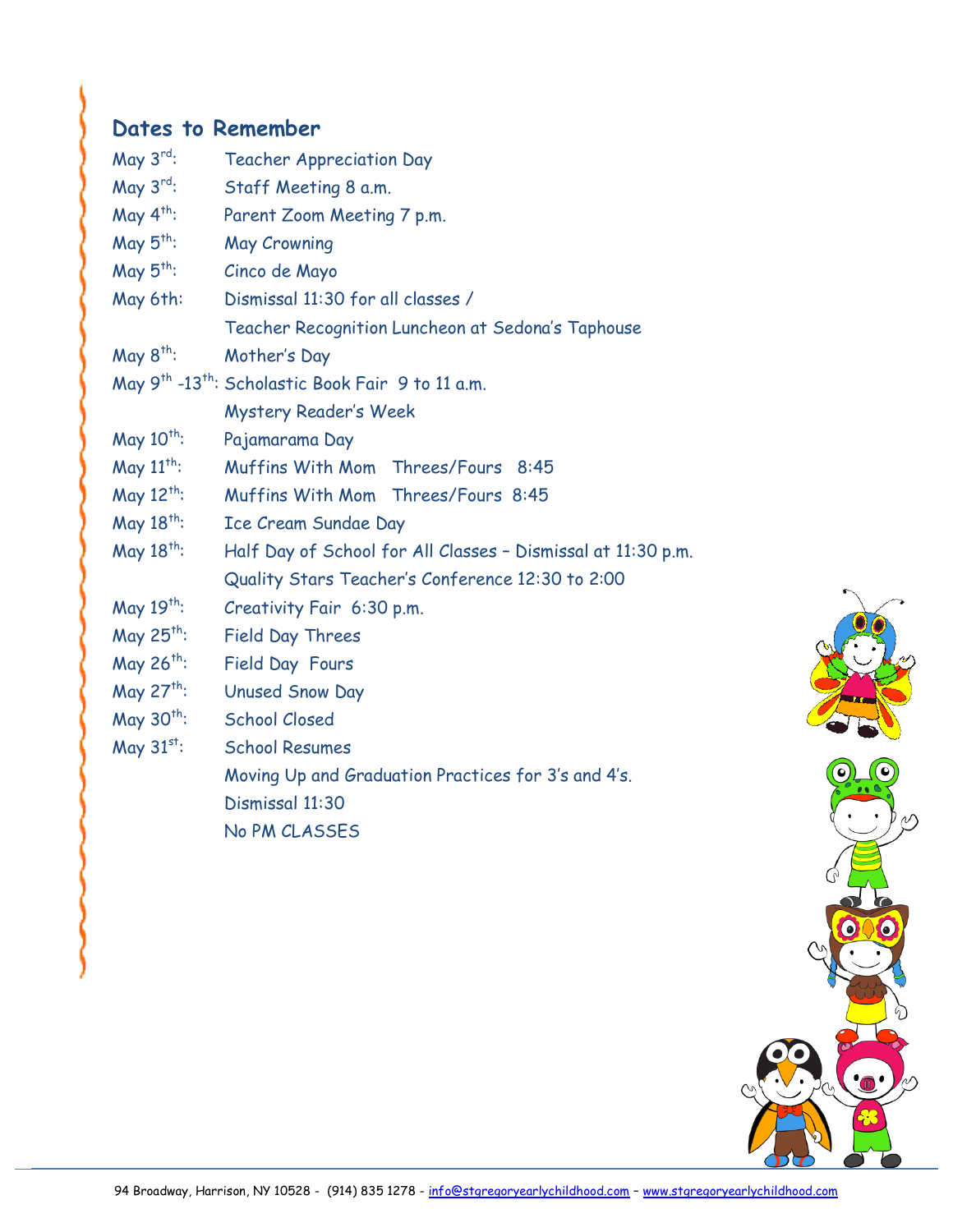| June $1^{st}$ :                                                                                      | Moving Up and Graduation Practices for 3's and 4's |
|------------------------------------------------------------------------------------------------------|----------------------------------------------------|
|                                                                                                      | Dismissal 11:30 NO PM CLASSES                      |
| June $2^{nd}$ :                                                                                      | Moving Up AND Graduation Practices for 3's and 4's |
|                                                                                                      | Dismissal 11:30                                    |
|                                                                                                      | <b>NO PM CLASSES</b>                               |
| June 3rd: Moving Up and Graduation Practices for 3's and 4's                                         |                                                    |
|                                                                                                      | Dismissal 11:30                                    |
|                                                                                                      | <b>NO PM CLASSES</b>                               |
| June $6^{th}$ :                                                                                      | Moving Up Ceremony 9:15 A.M.                       |
| June $7^{th}$ :                                                                                      | <b>Graduation Ceremony</b>                         |
|                                                                                                      | Group $A: 9:15$                                    |
|                                                                                                      | Group B: 10:30                                     |
| June $10^{th}$ :                                                                                     | Last Day for Teacher's and Assistants              |
| June 13 <sup>th</sup> -30 <sup>tH;</sup> Preschool Extension Program for Fours 8:45 to 11:30 a.m.    |                                                    |
| June 13 <sup>th</sup> - 24 <sup>th</sup> : Preschool Extension Program for Threes 8:45 to 11:30 a.m. |                                                    |

# **Creativity Fair Themes**

Robin Hughes: Springtime Adrienne Utschig: Under the Sea

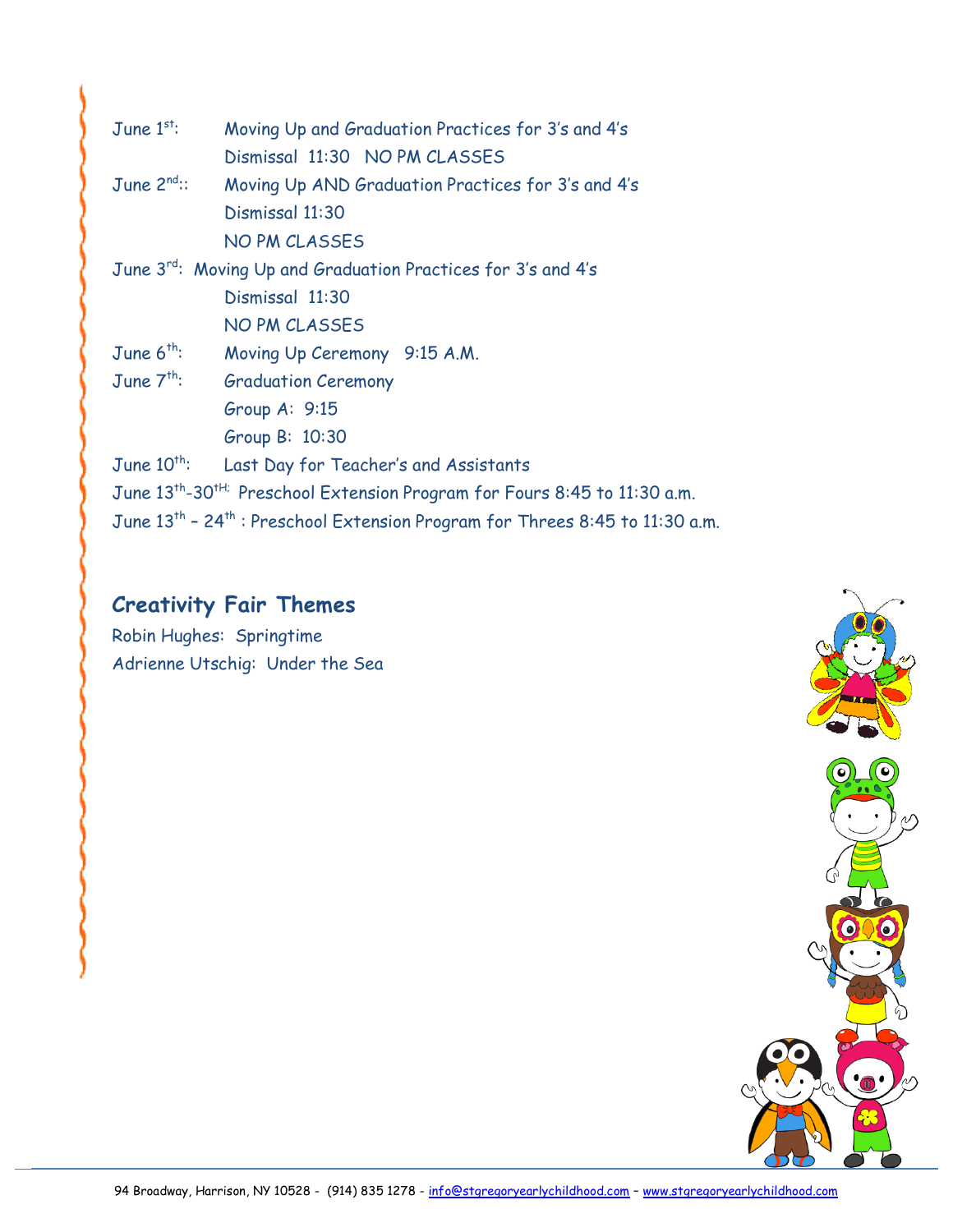## **Teacher Recognition Day**

During Teacher's Recognition Week, May 2<sup>nd</sup> to May 6<sup>th</sup> let us all gratefully acknowledge the wonderful teachers and assistants on our preschool staff. Let each of us take time to honor our teachers and assistants with a week long celebration of their daily commitment to our school and our children.

#### **Suggestions:**

- A Class Scrap Book 1 Page for each child
- A Bouquet of Flowers
- A Book for the Classroom Library
- A Pail full of School Supplies
- Personalized Stationary
- A Homemade Card designed by the student
- A Gift Card
- A Treat, such as Coffee, Latte, Tea, a Bagel/Donut
- A Spa Basket

#### **What Is A Teacher:**

A teacher is someone who sees each child as a unique person and encourages individual talents and strengths.

A teacher looks beyond each child's face and sees inside their souls.

A teacher is someone with a special touch and a ready smile who takes the time to listen both sides and always trie3s to be fair.

A teacher has a caring heart that respects and understands.

A teacher is someone who can look past disruption and rebellion, and recognize hurt and pain.

A teacher teaches the entire child and helps to build confidence and raise self-esteem. A teacher makes a difference in each child's life and affects 3each family and the future of us all.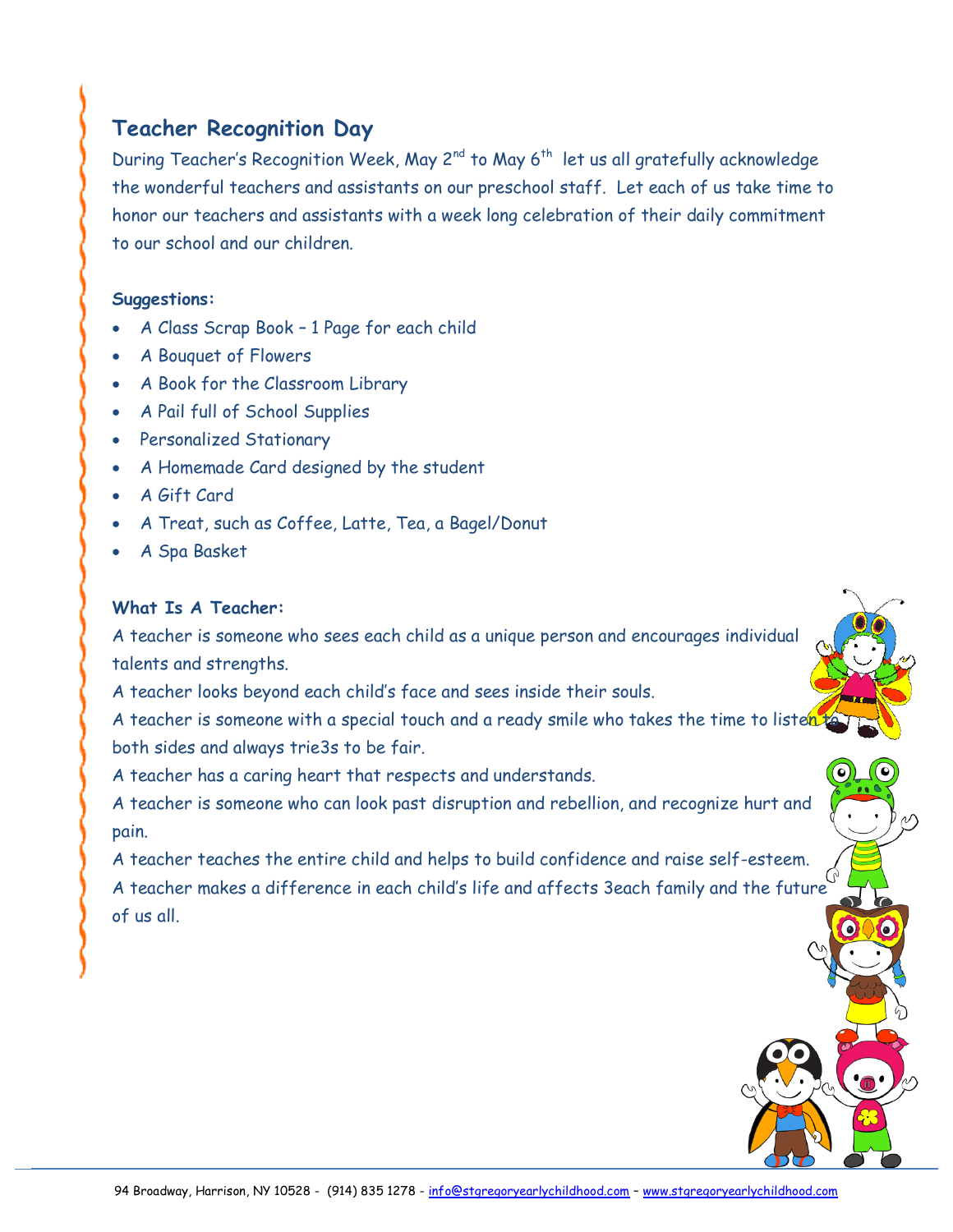## **Monthly Themes:**

- Birds
- Caterpillars/Butterflies
- **Insects**
- Plants
- Flowers
- May Day
- Cinco de Mayo
- Mary, Queenn of Heaven and Earth
- Getting Ready for Summer

#### **Mary's Month:**

The Month of May is traditionally dedicated to Mary, the Mother of Jesus. We will celebrate May by crowning the statue of our Lady in our grotto on the front lawn of the school.

#### **Muffins With Mom:**

Moms start your day with a sweet treat. Your child will be so proud to have you visit their classroom. In honor of Mother's Day all our mommies are invited to come to our preschod celebration, "Muffins With Mom." This is a very special event for our children. It is an opportunity for them to show off their school to their moms and share a tasty breakfast treat. The time will be from 8:45 t0 9:45 a.m. on May  $11<sup>th</sup>$  for our fours, and May 12 for our threes.

#### **Field Day:**

Field Day, our yearly event engages our children in a day that celebrates physical activity and movement. Thank you to all the teachers and assistants who helped out. A Special Thank You:

We are grateful to all the moms for volunteering their time, talents, and treasures to make our school a better place. Our Class Moms helped throughout the school year.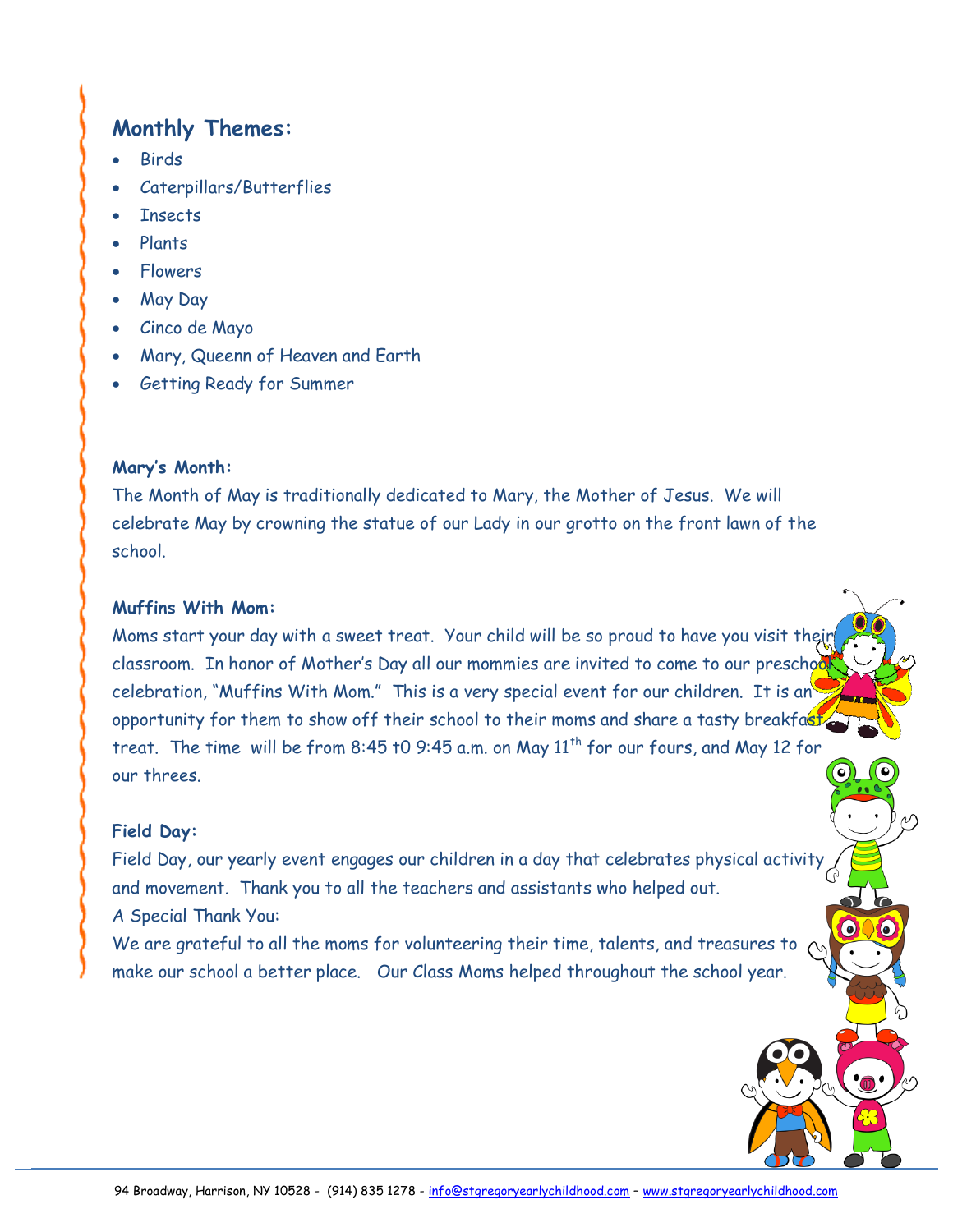#### **A Special Thank You:**

We are grateful to all our Saint Gregory the Great parents for volunteering their time, talents and treasures to make our school a better place. A special "thank you" to all our Class Moms who helped throughout the school year. Thank for the interesting visits to our classrooms, as well as special parties, welcome teas, family socials and helping hands when needed. We are truly blest to have such wonderful families in our preschool.

#### **IMPORTANT REMINDER:**

LAST TUITION PAYMMENTS AND ANY LATE FEES INCURRED DURING THE YEAR ARE DUE ON MAY 1<sup>st</sup>. ANY FAMILY STILL IN ARREARS WILL BE NOTIFIED INDEPENTENTLY.

#### **Routines for a Special Summer:**

When school is out, having a routine lets your youngster know what to expect and keep him/her from misbehaving or being bored. Help make days run smoothly with these tips.

- Keep Some Things Predictable: Relaxed summer days are perfect for spur-of-themoment fun, but try to have a few activities that repeat regularly. Your child might have a play date every Tuesday or go to the park on Saturday afternoons for instance.
- Share the Plan: Each day, talk about what will happen tomorrow. You could discuss it over dinner or before bedtime. "We are going to spend the morning at Grandma's. And after that, we're going on a picnic for lunch."
- Leave Wiggle Room: Set aside time each day or week for an activity your youngster chooses. Help him/her write ideas on index cards ( "Play under the sprinkler," "Finger Paint," "Visit the library." Keep the cards, and let him/her pick one out.
- Extended Pre K Program: June  $13^{th}$  to June  $30^{th}$  from  $8:45$   $11:30$  a.m.
- Extended Program for the 3's: June  $13^{th}$  to June  $24^{th}$  from  $8:45$  11:30 am